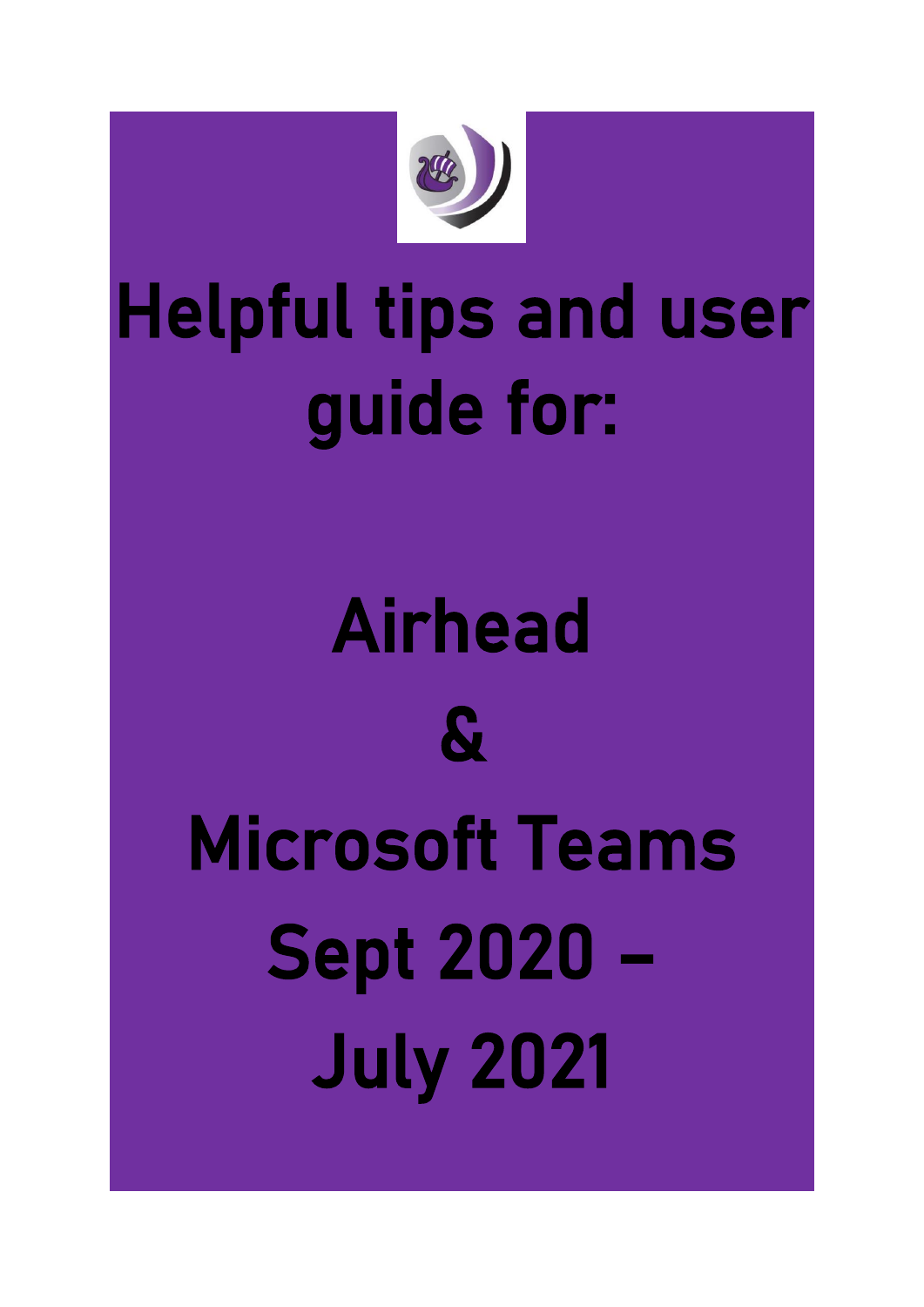#### Airhead

# PLEASE USE THE SAME USERNAME AND PASSWORD COMBINATION FOR ALL STEPS OF THE LOGIN PROCESS AND ACCESSING MICROSOFT TEAMS.

Access to Airhead

## NOTE:

Your child logs into Airhead at school within I.C.T lessons so are familiar with Airhead.

# Their username and password is the same as the one they use to access the computers at school except for the addition of @danesholmejunioracademy.org added to the end of their username letters/number combination.

Greenwood Academies Trust use Microsoft Office 365 and a platform called 'Airhead' to access documents, emails and websites via 'launchpads'. All children can create their own personal Launchpad as well as access shared launchpads created by their teacher. All children log in to their 'Airhead' with individual usernames and passwords. They can then access their documents which are stored in a cloud-based OneDrive account which means they have access from any internet-enabled device any time of the day.

# To access Airhead from a non-Trust device;

Firstly, open up a web browser, Internet Explorer or Google Chrome, enter "airhead.io" into the address bar and the page below will load.



Click on login at the top right of the page, this will load the page below. Select your academy. Use the text box to enter the name of the academy, you should see suggestions pop up. Select your academy and the page will automatically load the Academies page.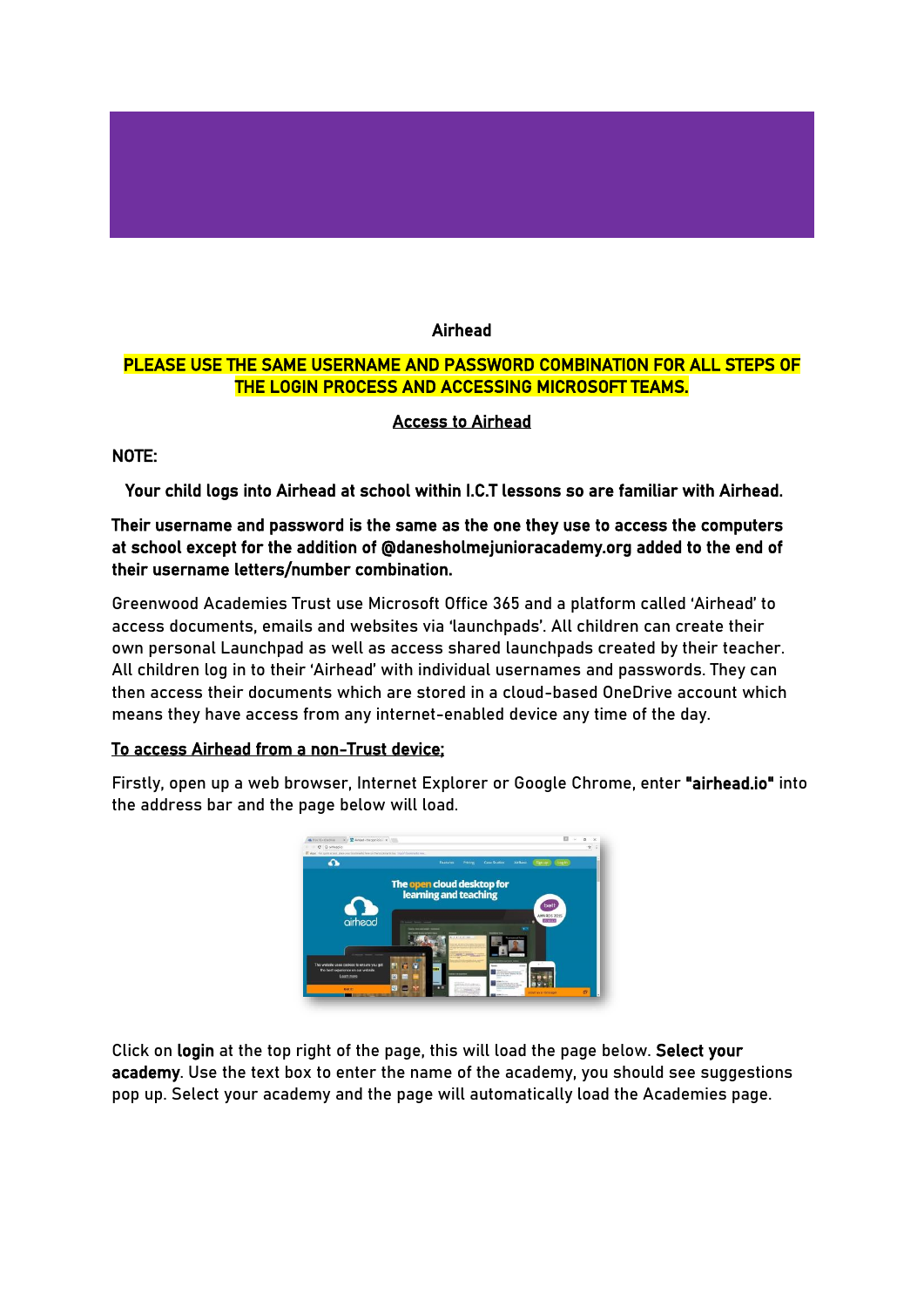

# NOTE:

If the above is not working for you, type URL:[https://gat.airhead.io](https://eur01.safelinks.protection.outlook.com/?url=https%3A%2F%2Fgat.airhead.io%2F&data=02%7C01%7Clrussell-mason%40danesholmejunioracademy.org%7Cfb306353a8334b1fe5ce08d7d79b3b2e%7Ca091745ab7d84d7ab2a61359053d4510%7C0%7C0%7C637214934023472599&sdata=Y70%2F110%2BeOUJq9Dhl7K%2FqXz4X3l9Kp92pjERJYZ7veU%3D&reserved=0) into your web browser.

# USERNAME & PASSWORD

The children will then be taken to the sign in page, where the academy username will need to be entered.

# The username is made up of:

- the first 4 letters of the surname
- first letter of the first name
- FOLLOWED BY
- 17.81 (Year 3)
- 16.81 (Year 4)
- 15.81 (Year 5)
- 14.81 (Year 6)
- THEN ADD
- @danesholmejunioracademy.org

# PASSWORD – Junior19



Click SIGN IN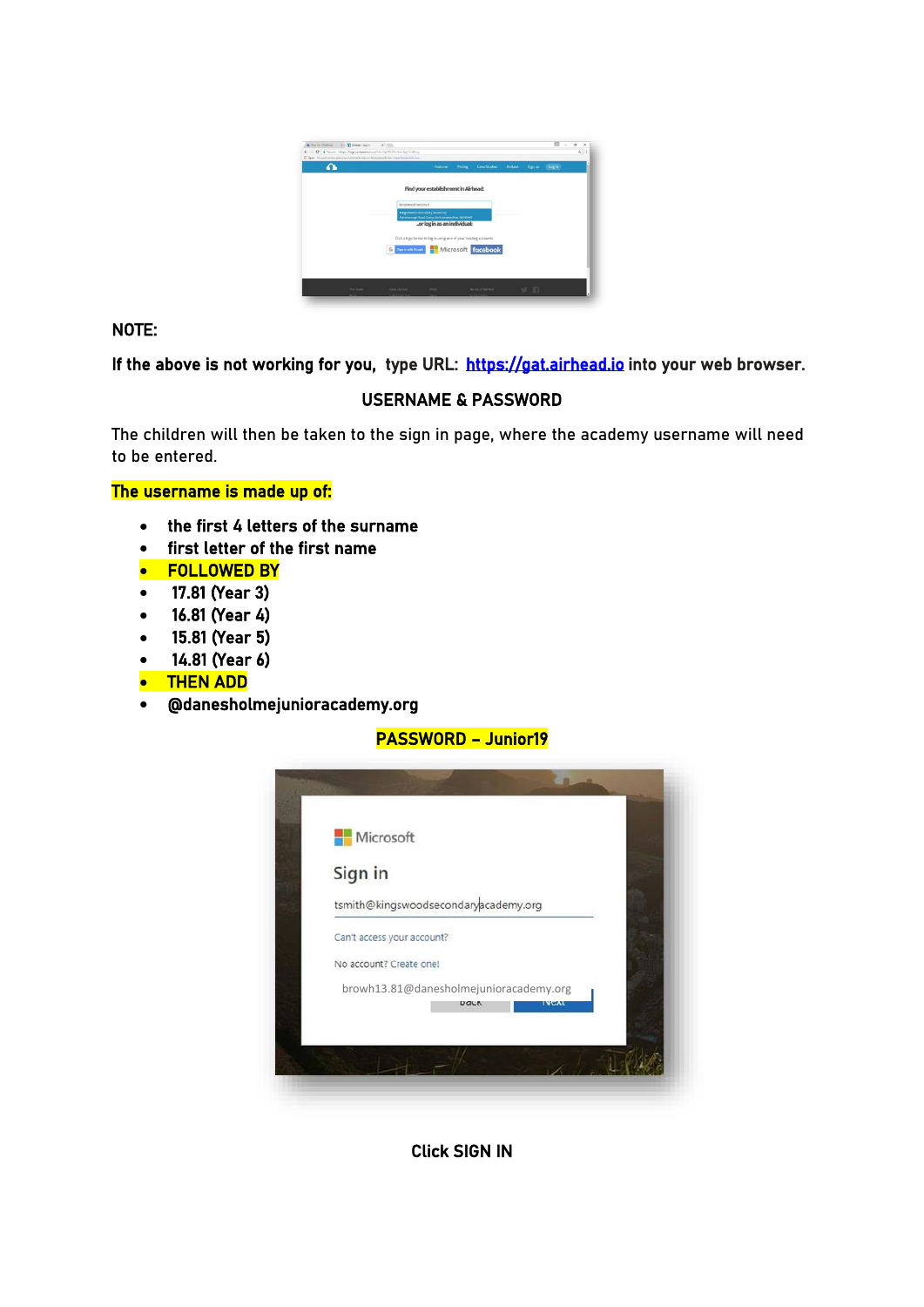Once signed in the airhead homepage should look exactly as it looks at school. From here you can access anything that you would normally access when at the academy.

# It must be noted that the children's school email account is for school use only and not to be used for personal messages to be sent outside school.

# Airhead – Access and Frequently asked questions

#### Logging in to Airhead

#### This is the same email and password combination your child uses to access the computers at school in I.C.T.

The username is made up of; the first 4 letters of the surname, first letter of the first

name followed by 17.81 (Y3), 16.81 (Y4), 15.81 (Y5) and 14.81 (Y6) and because it is a non-trust device this will need to be followed by @danesholmejunioracademy.org

You will then be prompted for the password Junior19. Once you have entered the password click "sign in"

#### You will need to use this username and password combination at all stages of the log in process.

#### Frequently asked questions regarding Airhead logging in

- The password is a capital J and no space between Junior and 19 Junior19
- If you are using the same device to log in two different accounts, you will have to fully log out of one account to access the other.
- If you have logged in for one Academy (e.g. Infant Academy), this may pre fill the Academy selection and email address. Make sure you have selected the correct Academy for your child.
- The "Access to Airhead" guide is available on our website under Pupils/Home Learning Zone
	- Please use Google Chrome to access Airhead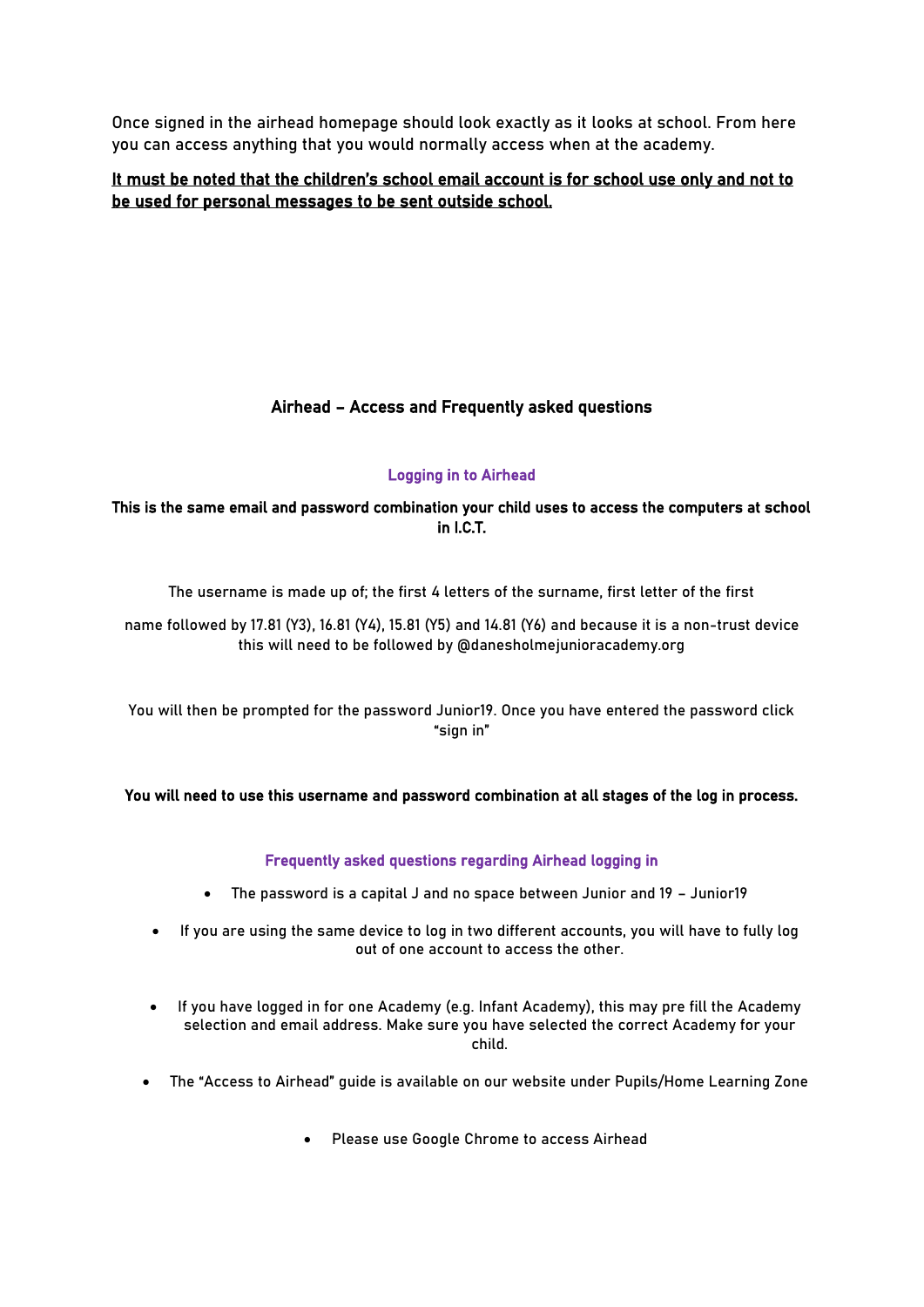- If you are still struggling to access Airhead, please try typing gat.airhead.io into Google and follow the steps as usual
- if you are working on a PC, have one child use Airhead in Google Chrome and the other use it in Internet Explorer. The two different browsers have their own directories for cookies and stored logins that do not connect to each other.

# Airhead layout and Launchpad

When you 1<sup>st</sup> login to Airhead, you will be presented with your child's own personal Airhead page. This is where your child has placed the websites/programmes that they use within school I.C.T lessons.

# The below is an example of a pupils Airhead Launchpad – the layout will differ per pupil as this is unique to your child.

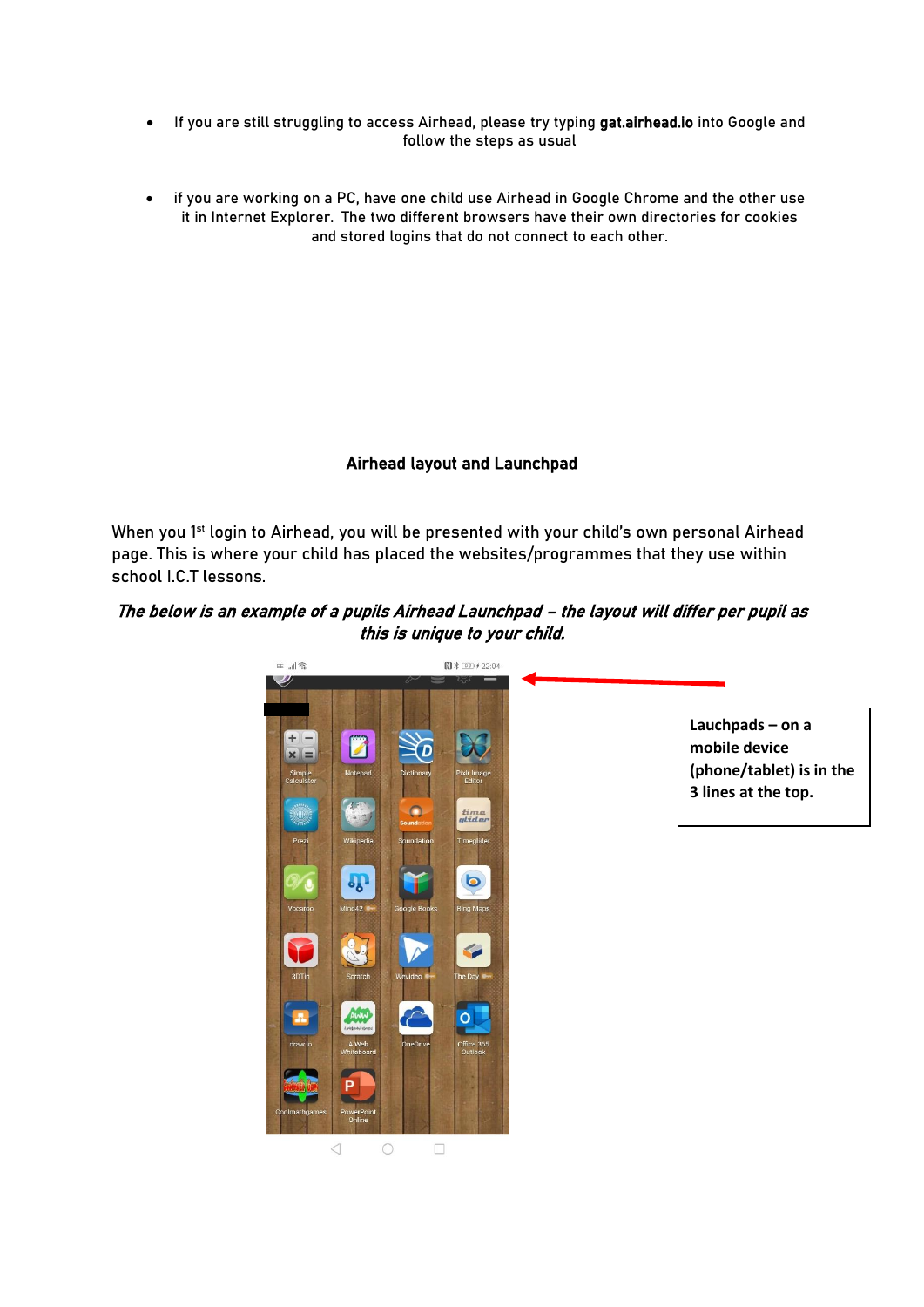# Lauchpads

On the top, black bar of the screen, you will see Launchpads.

The way they are viewed can differ depending on the device you are using



#### Launchpads – DJA Pupils

If you click Lauchpads, you will find a Launchpad named DJA Pupils

You will also find other Lauchpads too e.g. Year 5 Maths, Computing etc. Again, this differs per child as it is unique to them.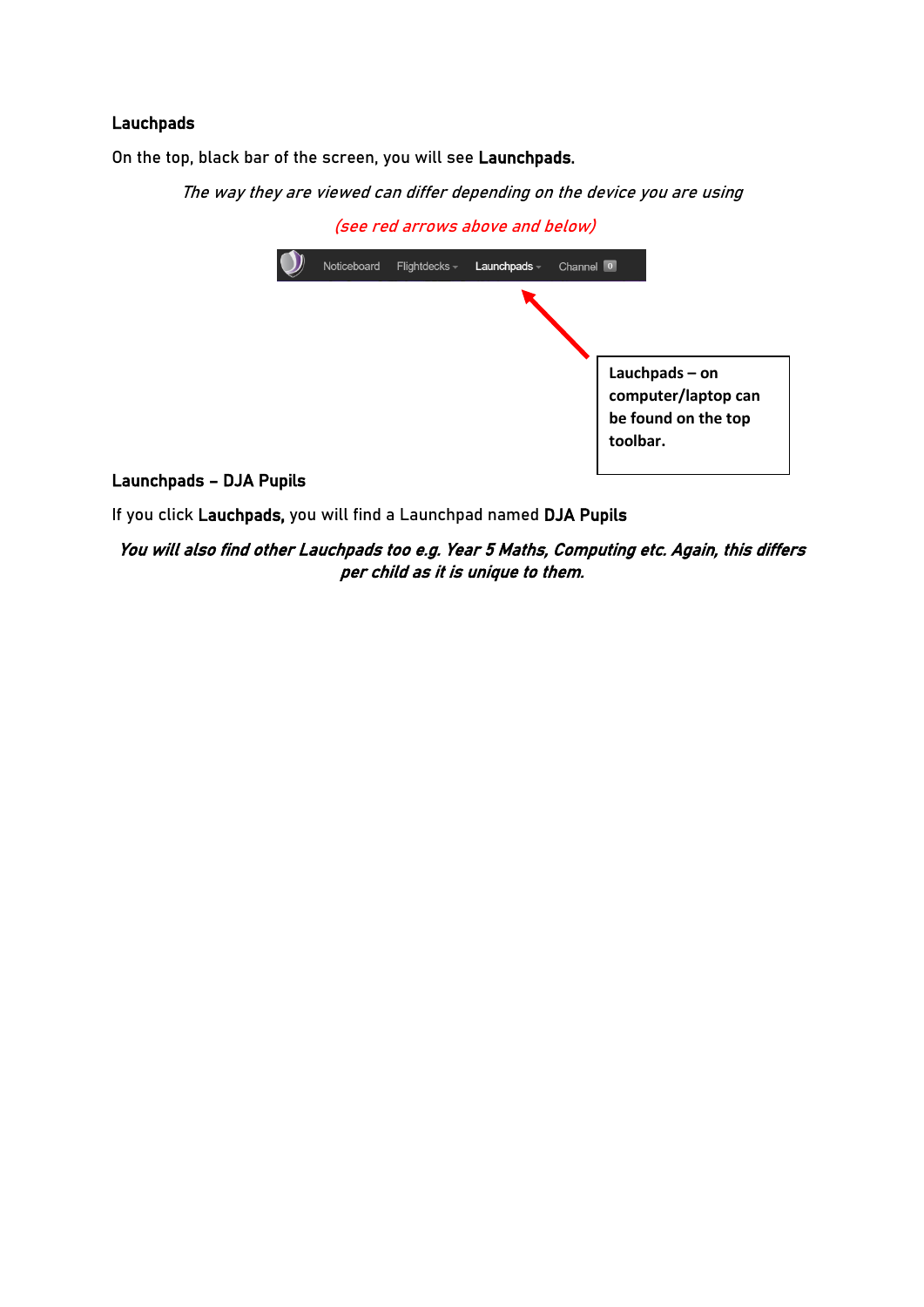

Microsoft Teams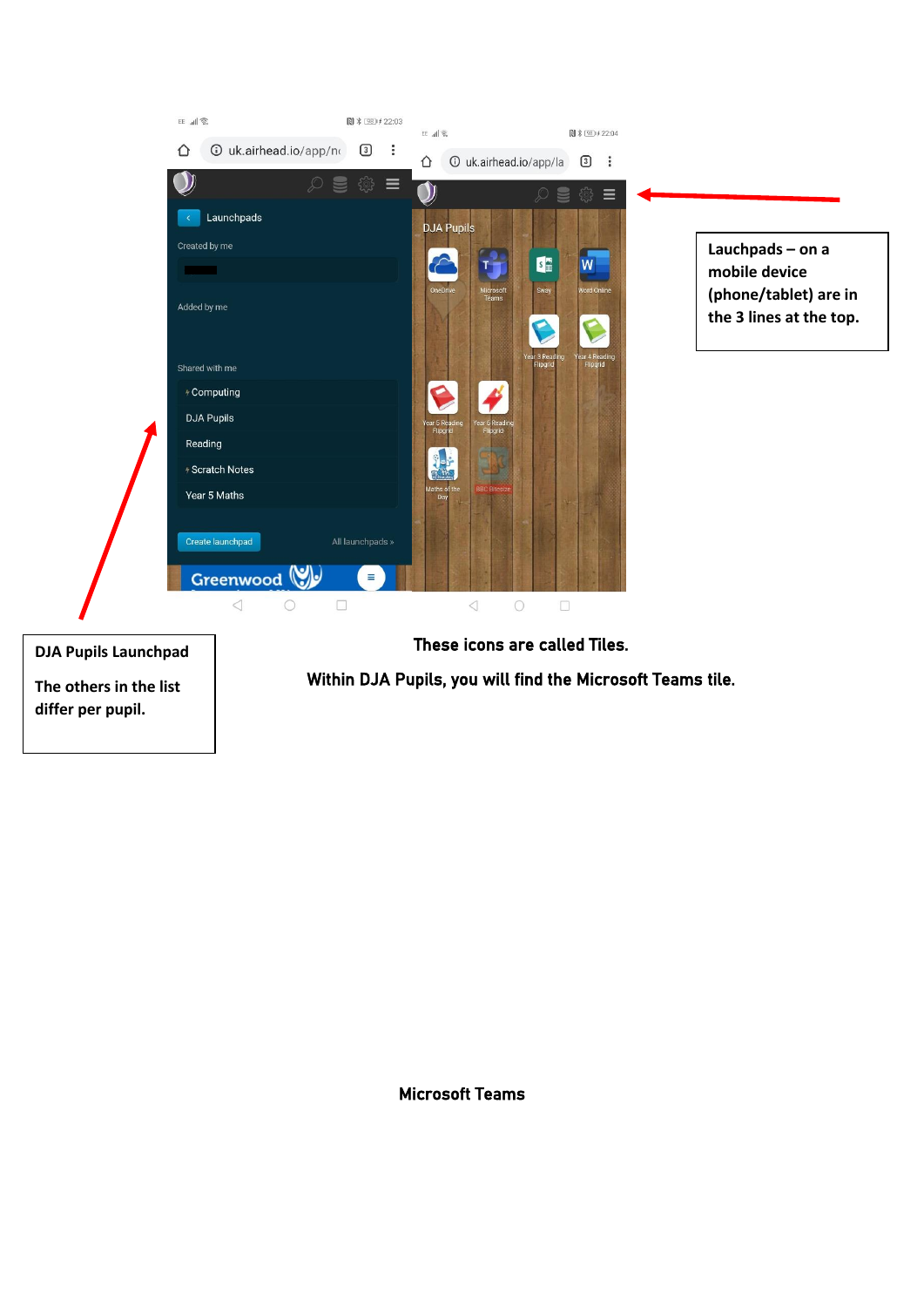

The teachers have created class groups within Microsoft Teams and adding assignments to these groups for pupils to work on from home.

Microsoft Teams also allows pupils to talk to their teacher and class mates.

#### Please log in to this with your Airhead username/password combination.

#### Teams - Overview

Once you have logged into Microsoft Teams, you will see your class

Within this Team, your teacher will chat to you, send links, send work ideas etc.

This chat can be seen by the whole class at one time.

You will also see an assignments tab.

Within Assignments, your teacher will set work for your child to complete.

#### **Help with Microsoft Teams**



There are some useful clips on YouTube to help you navigate Microsoft Teams.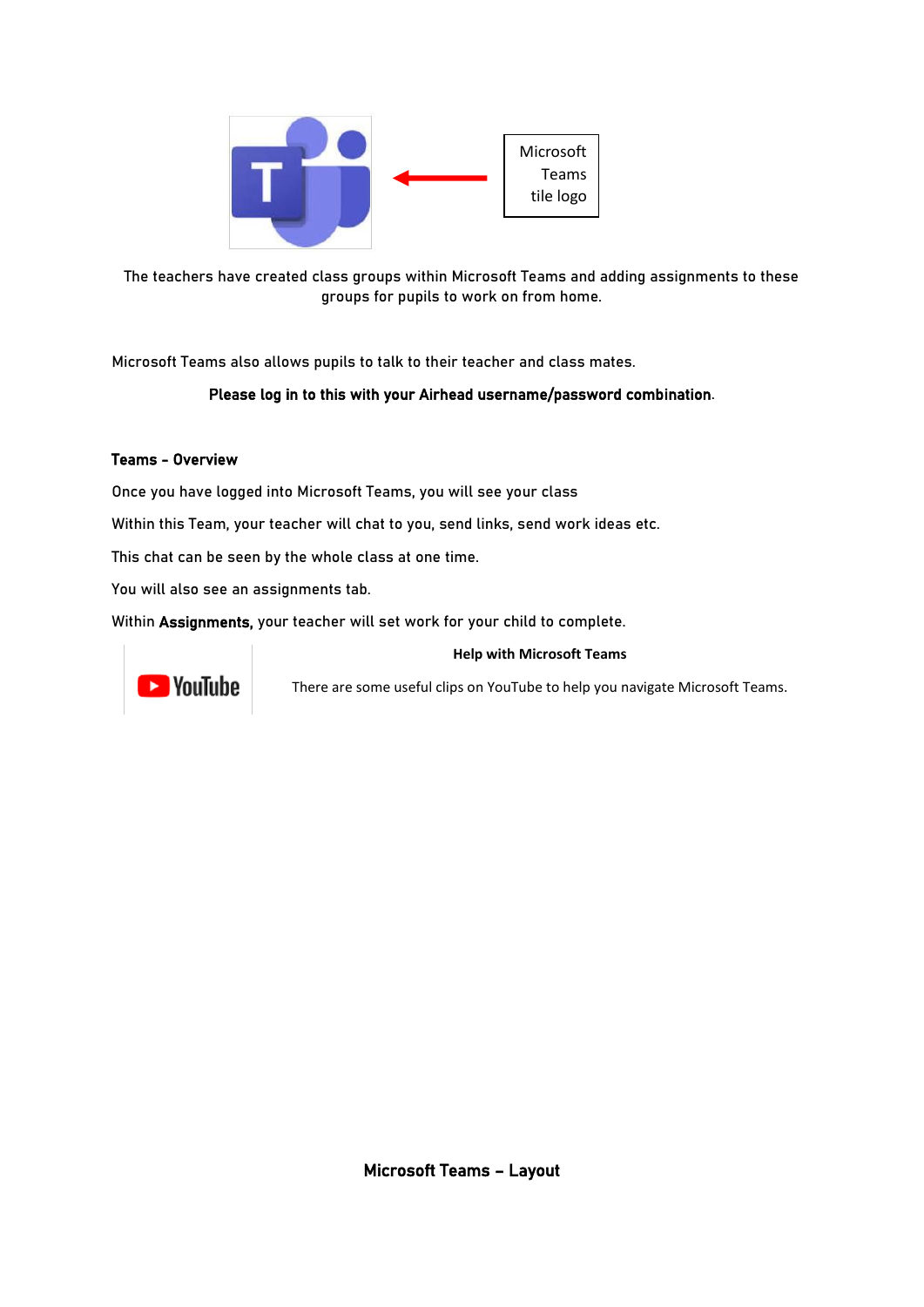# The layouts of Microsoft Teams differ depending on the device you are using.

The key options are the same but may appear on the side or bottom of the screen depending on the devices layout.



You have a number of options to choose from:

- Activity will show you all activity/mentions to your class group
- Teams will show you which teams you are in this is where you chat to your teacher and friends
- Assignments will be where your teacher adds work
- Calendar not being used at present
- Files will show you and files you have uploaded into the Team chat

Click on the desired option to use.

# The next few pictures will be examples from an Android tablet.

The options are the same across all devices but the layout might be slightly different depending on device used.

**Assignments**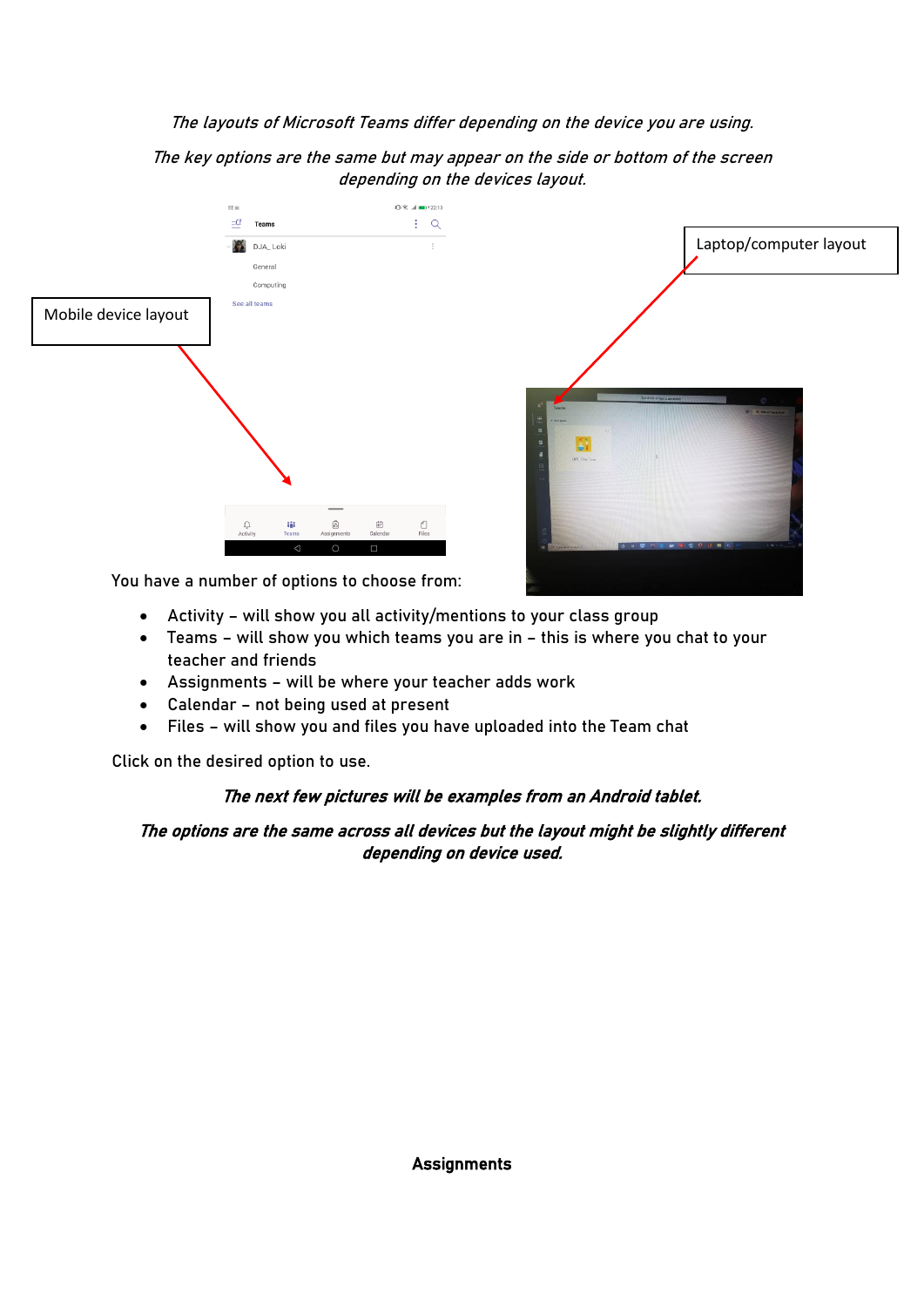# This is where the work your teacher has set will be – this is also where you upload completed work.

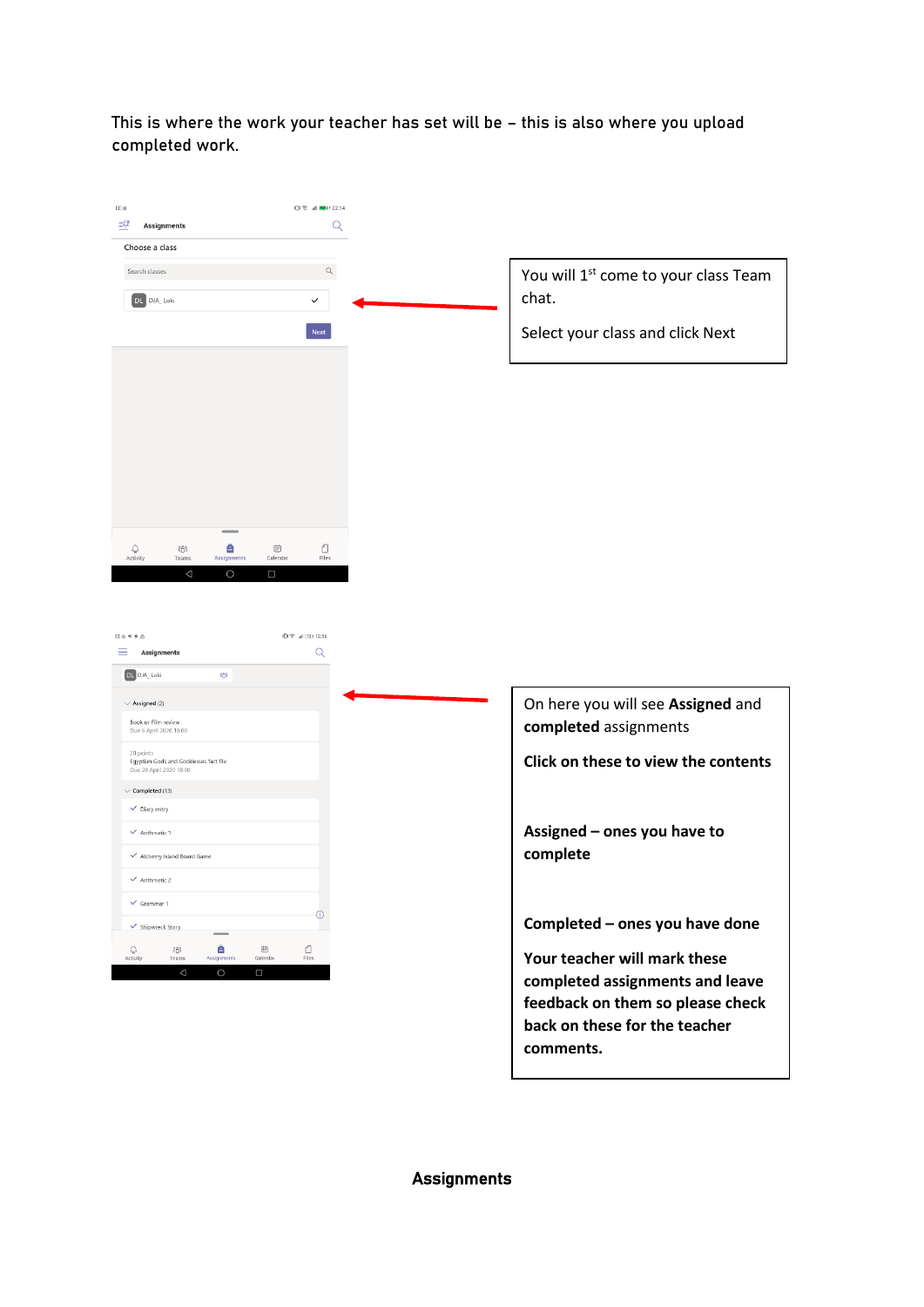#### Adding work:



Add work

| EE M.                             |                  | FE IA | <b>DI <br/> 2 / 22:15</b>   | New file - Choose                         |
|-----------------------------------|------------------|-------|-----------------------------|-------------------------------------------|
| Attach a resource<br>$\leftarrow$ | CANCEL           |       | <b>New File</b>             |                                           |
| <b>OneDrive</b>                   |                  |       | Choose a file type          | which "type" you would                    |
| + New File                        | 5                | Ø.    | Word document               | like to create your<br>work on - create a |
| ම Link                            | ⋋                | œ     | PowerPoint presentation     | title and attach                          |
| ะ <sub>อ๊</sub> ะ Teams           |                  | œ     | Excel spreadsheet           |                                           |
| 囿<br>Upload from this device      |                  |       |                             | This guide will show a                    |
|                                   |                  |       |                             | word document as an<br>example.           |
|                                   |                  |       |                             |                                           |
|                                   |                  |       |                             |                                           |
|                                   |                  |       |                             |                                           |
|                                   |                  |       |                             |                                           |
|                                   |                  |       |                             |                                           |
| $\sim$                            | $\sim$<br>$\Box$ |       | $\wedge$ $\wedge$<br>$\Box$ |                                           |

Once you have attached the file, it will appear below your assignment